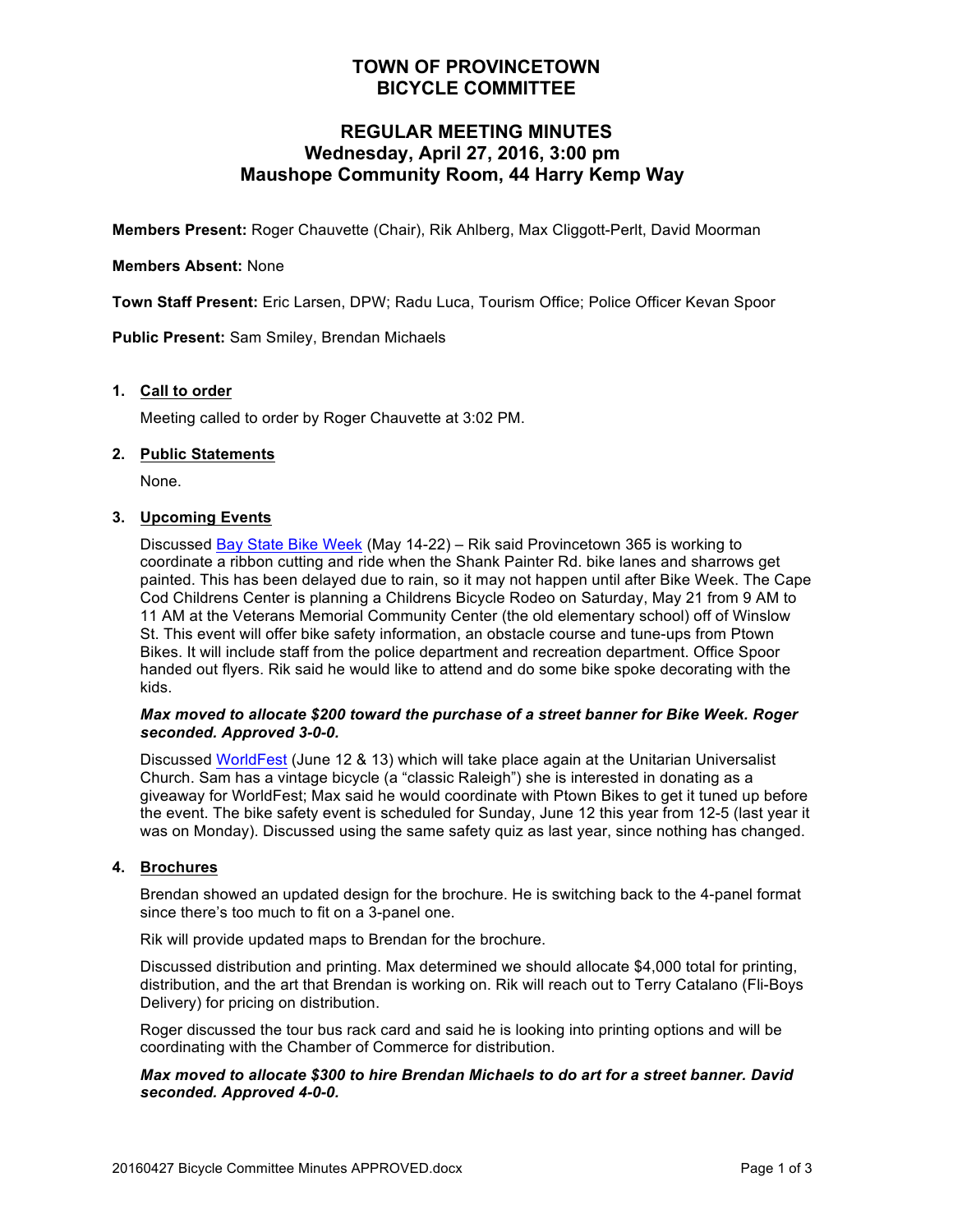## **TOWN OF PROVINCETOWN BICYCLE COMMITTEE**

#### **5. Committee Membership**

Sam said she will be filling out the paperwork to join the committee. There will still be one vacancy.

#### **6. Bike Racks & Signs**

Eric updated the committee on the bike parking signs. They are finished and will be getting installed soon. Lane and sharrow painting will be happening soon depending on the weather.

Rik discussed funding for the Provincetown 365 bike rack project. The Finance Committee authorized \$2,500 toward the rack purchase. He is waiting for an updated quote from Saris.

Rik said he was contacted by the owners of Yolk (the new restaurant on Commercial St. in the Eat End where Devon's used to be). They are interested in putting a bike rack in front of the restaurant.

#### **7. Trails**

Discussed the possibility of a trail through Riley's parking lot, possibly through an easement or long-term lease. Discussed the fence and access to Standish Way from the parking lot to the Cemetery; police are discouraging this use.

Discussed improvements to Race Point Rd. This is owned by the state, so there's nothing town can do at this point.

#### **8. Police Update**

Office Spoor discussed the Childrens Bicycle Rodeo and said that police bicycle training will happen at the end of May.

He provided crash statistics for calendar year 2015:

#### **34 Total Bicycle Crashes in 2015**

- 18 single rider (no collision with another person)
- 7 bike vs ped
- 8 bike vs car
- 1 bike vs bike

#### **Locations:**

- 13 on Commercial Street (Johnson St. to Court St.)
- 5 outlying Commercial St.
- 8 on Bradford St.
- 4 in the National Seashore (that were reported to Provincetown Police Department)
- 4 other locations around town.

#### **9. Review Minutes**

*Rik moved to approve the minutes of April 13 as printed, Max seconded, approved 4-0-0.*

#### **10. Next Meetings**

Next committee meetings are scheduled for March 11 and May 25, both at 3 PM at Maushope.